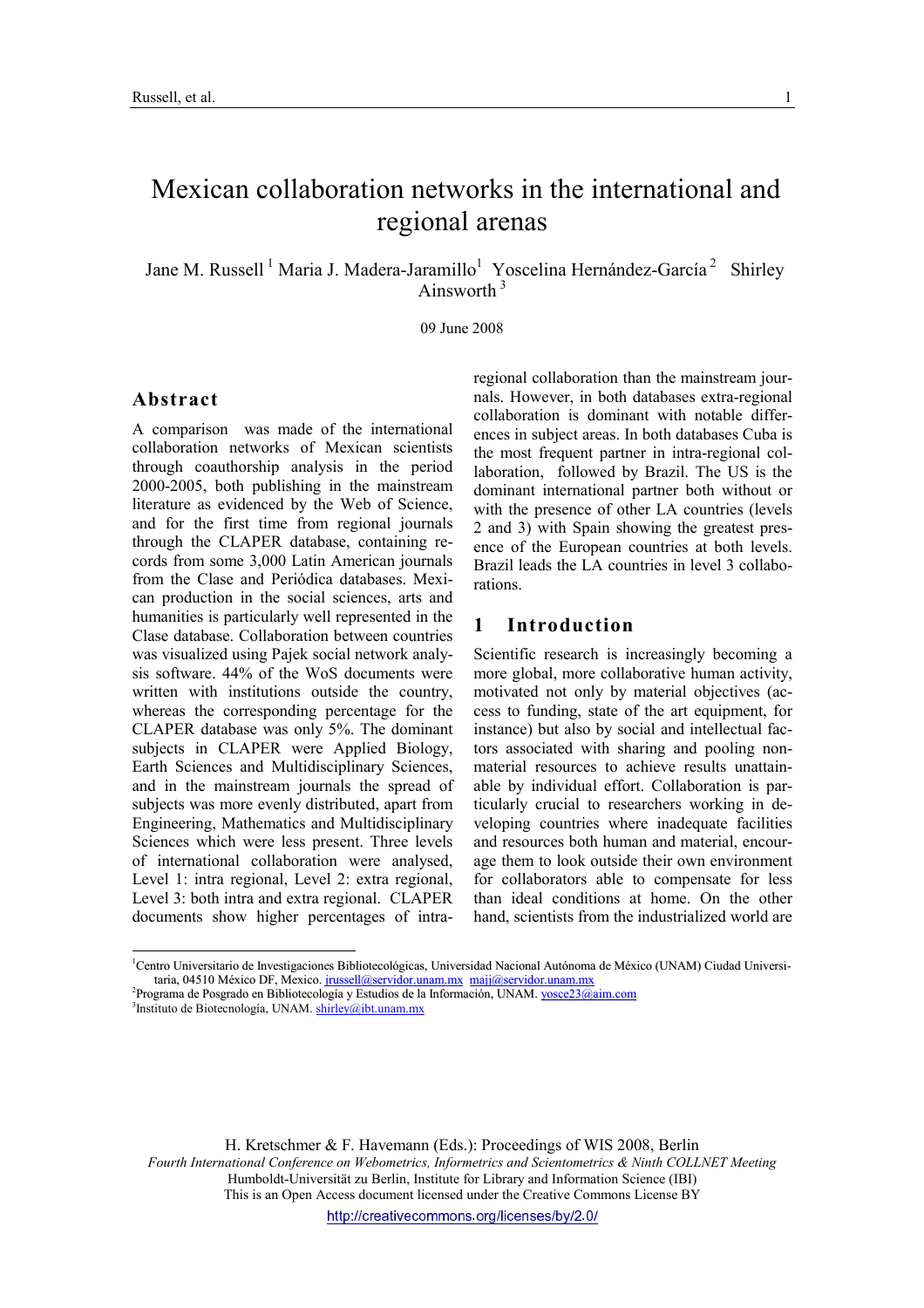Mexican collaboration

constantly on the lookout for new problems to study, new approaches to explore and new sources of intellectual stimulation which they in turn often find by reaching out beyond their local surroundings and their particular cultural and social confines.

It comes as no surprise then that for a number of years now, Latin American (LA) collaboration has been of interest to scientometricians and science policy analysts from different countries, such as the UK (Lewison et al., 1993), France (Narváez-Berthelemot et al, 1992), Spain (Fernández et al., 1998; De Moya-Angón and Herrera-Solana, 1999; Sancho et al., 2006; De Filippo et al., 2008), as well as those from LA countries themselves (Krauskopf et al., 1995; Dagnino and Thomas, 1998; Vehlo, 2005; Russell et al., 2007). The LA region represents a group of countries bound by a dominant language and by a common colonial history making it an interesting scenario in which to study collaborative activities, not only with countries from outside the region but also between countries within the region. LA is said to have a significant number of regional treaties suggesting a considerable level of local cooperation and cohesion.

From the perspective of the communication of science, questions relating to why developing country scientists choose to publish in mainstream journals and what work they decide to send to national journals, are of considerable interest as much to editors as to evaluators and policy makers. It has been suggested that two groups of scientists coexist in developing countries; the elite publishing in international journals on topics of a basic nature or of applied nature of universal interest and the non elite publishing mainly in Spanish in Latin American journals on topics of local interest or of limited significance to a wider audience (Russell and Galina, 1998). This may be a simplification as many researchers combine mainstream and national publications strategies (Russell, 1998), nonetheless it can be argued that the majority of authors from developing countries fall predominantly into one or other of the two groups.

Publishing their best work and that of interest to an international audience in mainstream journals and leaving publication of research of lesser worth or of a more applied nature to the local

and regional journals, is often put forward as a general strategy employed by many developing country scientists. In the case of Indian journals it has been alleged (Raval, 2007) that there may be a 'dismal lack of originality' in national publications, suggesting that papers published locally are more likely to be of poor quality. Mainstream publication is probably out of reach for a substantial sector of developing country scientists, regardless of the nature and quality of their research, in many cases due to a poor grasp of the English language. International coauthorship is one of the ways developing country scientists are able to achieve publication in international journals.

Regional journals are predominantly general journals (Del Río, 1982) reflecting the absence of established specialist groups in many areas of scientific research resulting in few of these publications being able to compete in the international scientific arena. In 1995, only 35 Latin American journals were indexed by the Science, and Social Sciences Citation Indexes, by 2003 this figure had increased to 55 (Collazo-Reyes et al., 2008). In all 121 Latin American journals were included in these two databases plus the Arts and Humanities Citation Index, at some point from 1961 to 2005 but few enjoyed continuous coverage (Luna-Morales y Collazo-Reyes, 2007).

The objective of the present study is to visualize the international collaboration networks of Mexican scientists when publishing in the mainstream literature from 2000 to 2005 and to compare these with those found through a coauthorship analysis of papers published in regional journals during the same period.

#### 2 Method

Two databases with distinctive characteristics were used in the study, both of which include institutional affiliations and addresses for all authors for the period covered by our study, essential for carrying out coauthorship analysis.

CLAPER, a relational database in PostgreSQL containing records from the Periódica and Clase Open Access Bibliographic databases edited by the UNAM which cover a group of some 3,000 Latin American journals in all knowledge fields from the late 1970s to date,

Fourth International Conference on Webometrics, Informetrics and Scientometrics & Ninth COLLNET Meeting Humboldt-Universität zu Berlin, Institute for Library and Information Science (IBI)

This is an Open Access document licensed under the Creative Commons License BY

H. Kretschmer & F. Havemann (Eds.): Proceedings of WIS 2008, Berlin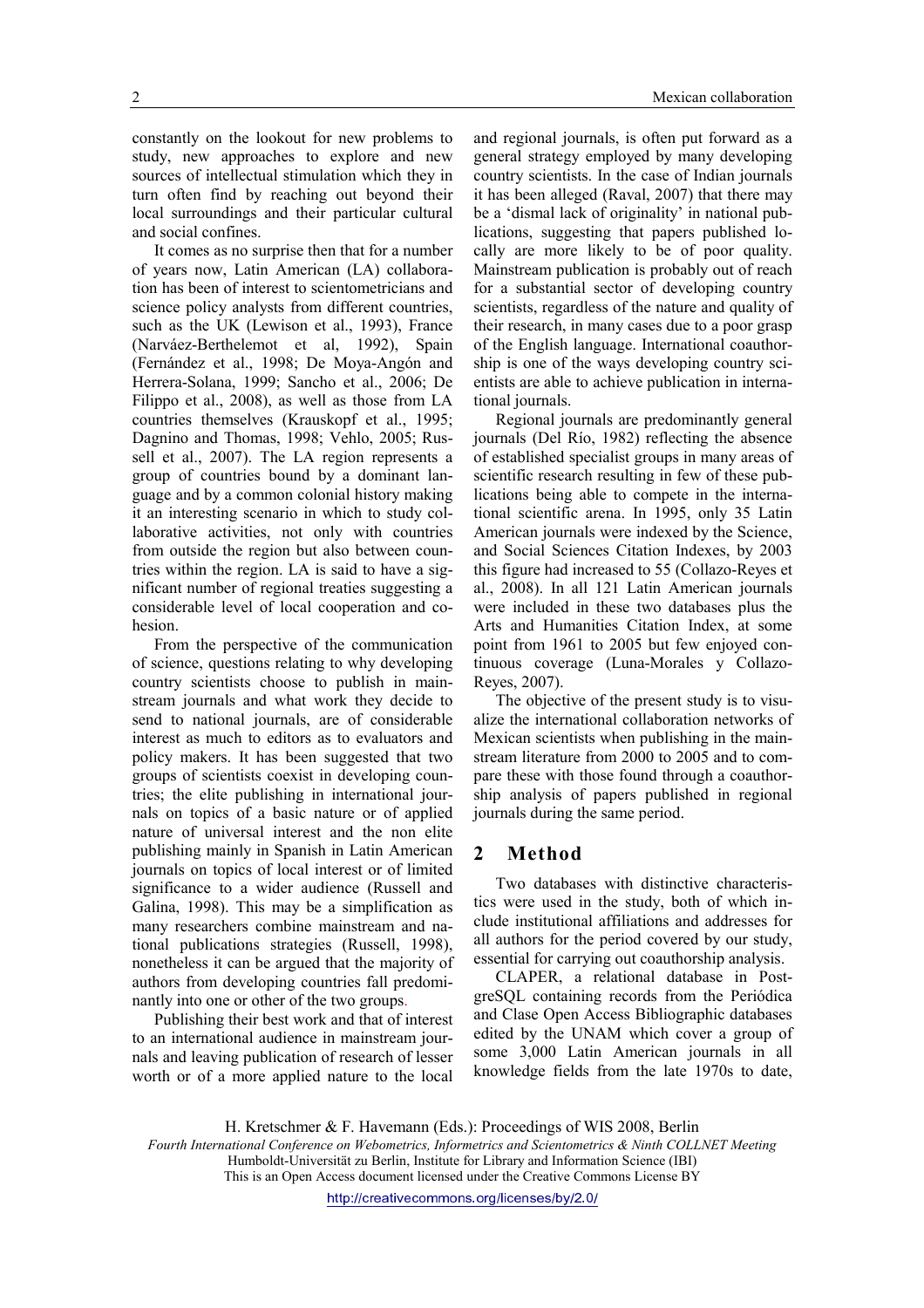Periódica in the sciences and Clase in the social sciences, humanities and the arts.<sup>4</sup> The main limitation of this source for bibliometric studies is associated with certain characteristics typical of many Latin American journals, such as delayed publication, lack of quality peer review and variety of content. In relation to these last two characteristics, the declared editorial policy of Periódica and Clase is to include academic, technical, and professional journals related to science, technology and cultural issues when these comply with established standards of editorial quality.

In their publicly accessible form, these databases can be consulted via the Aleph system, a commercial integrated library system from Ex*libris*, which somewhat limits their ability to be exploited for bibliometric studies. Thus the data have been extracted from here and integrated into the CLAPER database, developed as part of a project to construct a web interface for the bibliometric analysis of records from these two databases. The bibliometric indicators offered by the Web of Science databases were used as a blueprint for the indicators required for CLAPER which also allows searching on all available fields. CLAPER offers a distinct advantage for collaboration studies in that author affiliations have been normalized and at article level each record is catalogued with subject headings and keywords in both English and Spanish, an important feature taking into account the general nature of many of the LA journals.

Web of Science (Science Citation Index Expanded, Social Science Citation Index, Arts and Humanities Citation Index), a multidisciplinary database covering approximately 8,700 of the most highly cited journals published worldwide.<sup>5</sup> These databases, unlike CLAPER, include abstracts within the records, references to citing and cited articles, and classify the journals within subject categories, as well as providing author keywords and KeyWords Plus at article level. The Web of Science includes English translations of original Spanish and Portuguese article titles, whereas CLAPER retains the originals. Although these databases have been criticised for their lack of coverage of Latin American journals, their strength lies in the ability to track published research in mainstream journals by authors with a Latin American institutional affiliation. In the case of WoS these affiliations are not usually normalized.

The following procedure was carried out to ensure correct representation of the national and international environments.

CLAPER: Records from journals not appearing in the 3,058 titles comprising the catalogue section of the Latin American periodical directory Latindex were excluded to ensure a "quality" journal set in the final analysis.<sup>6</sup> The catalogue comprises only those Latin American journals with proven editorial quality complying to a set of evaluation criteria based on international standards, more rigorous than those used for inclusion in Periódica and Clase. While the CLAPER database assigns several subject categories to each paper, we took into account only the first which is considered the most important.

WoS: Latin American journals were eliminated to avoid duplication of records with CLAPER.

Both CLAPER subjects at article level and ISI subject categories at journal level were aggregated into larger scientific disciplines utilizing OST Indicateurs de Sciences et de Technologies 2006<sup> $7$ </sup> for sciences and the new classification suggested by Glanzel for social sciences and humanities (Glanzel and Schubert, 2003). The newer ISI subject category Nanoscience and Nanotechnology was grouped with Multidisciplinary Sciences for the purpose of this study.

Variables considered for both databases were: collaboration level (Level 1: solely intra regional, Level 2: solely extra regional, Level 3: both intra and extra regional); collaborating countries; subject areas; publication year. The country names were normalized across databases and each counted just once in each document.

Where appropriate, these were visualized using social network analysis (Jamali and Abolhassani, 2006; Nooy et al., 2005), an approach widely used in collaboration studies and previ-

-

<sup>6</sup> http://www.latindex.org 7

H. Kretschmer & F. Havemann (Eds.): Proceedings of WIS 2008, Berlin Fourth International Conference on Webometrics, Informetrics and Scientometrics & Ninth COLLNET Meeting Humboldt-Universität zu Berlin, Institute for Library and Information Science (IBI) This is an Open Access document licensed under the Creative Commons License BY

-

<sup>&</sup>lt;sup>4</sup> http://www.dgbiblio.unam.mx

<sup>5</sup> http://scientific.thomson.com/products/wos

http://www.obs-ost.fr/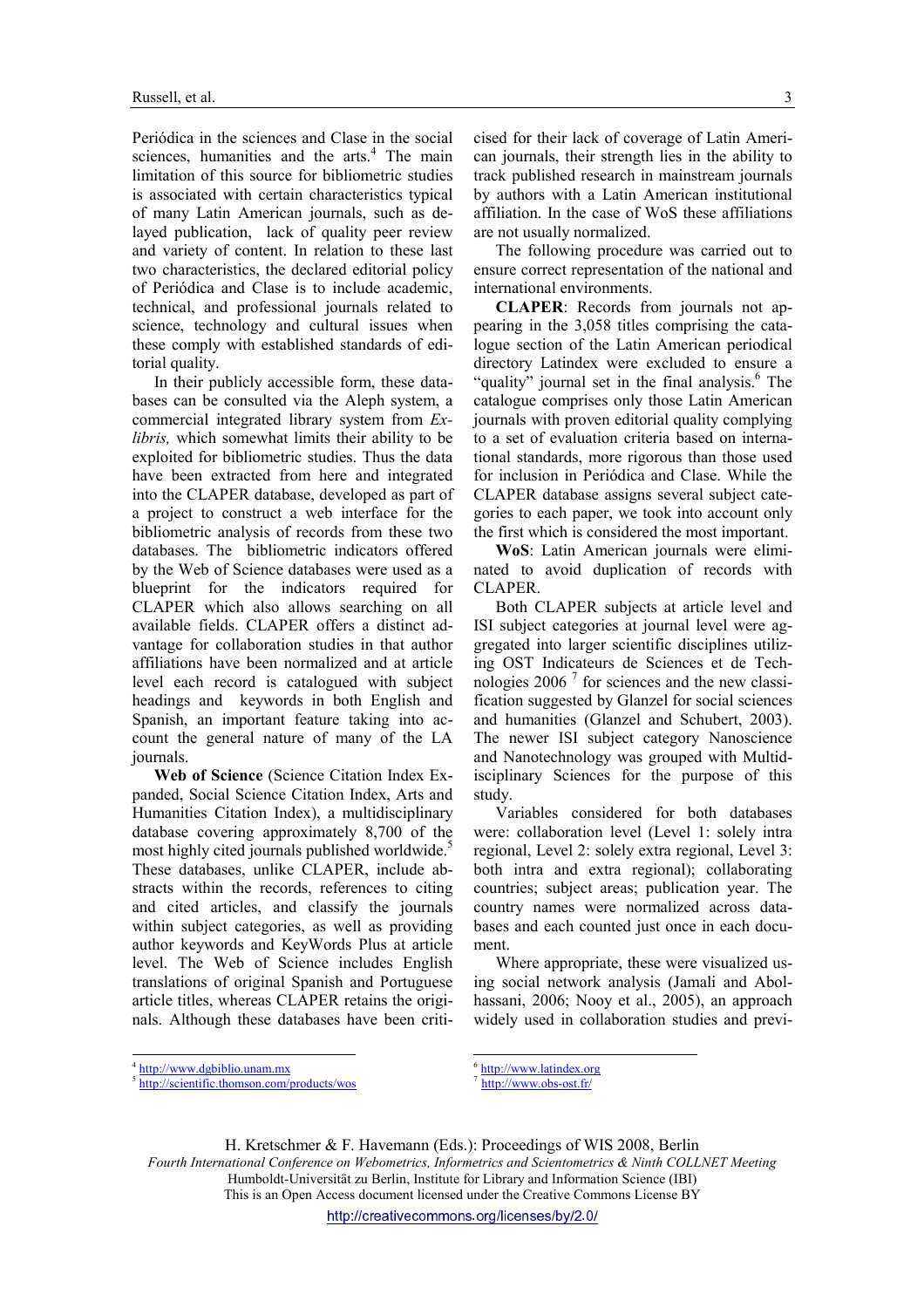ously used to analyse the publication and web structure of the COLLNET network (Kretschmer and Aguillo, 2004).

#### 3 Data

All records for Mexico in the address field with publication dates 2000-2005 in each of the three ISI Web of Science databases and from CLAPER (Clase and Periódica) were downloaded, and divided into those with any kind of external collaboration and those with either no collaboration or purely national collaboration.

The Web of Science records were included in databases in Reference Manager 11. The 4,113 records from journals published in Latin America were removed from our set (both with and without collaboration), which represent 11% of the total. 620 duplicate records between the three WoS databases were detected and only one ocurrence was retained, using the first subject category as the filter. 37 records representing false drops, were also removed.

A total of 38,104 records were downloaded from the CLAPER database, 9,150 of which were deleted after the application of the first filter; ie those titles not included in the Latindex catalogue, leaving a total of 28,954 for our analysis.

# 4 Results

Table 1 shows that the total number of documents where Mexican institutions figure as authors is greater in general in WoS than in the regional databases, 37,526 and 28,954, respectively. However, documents in the social sciences, arts and humanities are much better represented in the Clase database than in the corresponding citation indexes, 9,971 compared to 1,781. It is also interesting to note that the percentage of Mexican documents in international collaboration is significantly higher in the mainstream non-Latin American journals than in the group of regional journals even in the social and humanities areas. While 43.8% of all WoS documents in our sample were written with institutions outside the country, the corresponding percentage for the CLAPER database was only 5.1%.

Table 1: International collaboration (IC)

| <b>Database</b>               | <b>Without</b> | With   | <b>Total</b> | $%$ IC |
|-------------------------------|----------------|--------|--------------|--------|
|                               | IС             | IC     | records      |        |
| $SCI*$                        | 19,733         | 16,012 | 35,745       | 44.8   |
| SSCI*                         | 985            | 372    | 1,357        | 27.4   |
| $AHCI*$                       | 375            | 49**   | 424          | 11.6   |
| <b>Total</b><br>$WoS^*$       | 21,093         | 16,433 | 37,526       | 43.8   |
| Periódica                     | 17,634         | 1,349  | 18,983       | 7.1    |
| Clase                         | 9,839          | 132    | 9,971        | 1.32   |
| <b>Total</b><br><b>CLAPER</b> | 27,473         | 1,481  | 28,954       | 5.1    |

Non-LA journals only

\*\* 19 have only one author but with institutional affiliations in Mexico and another country

Only a small percentage (0.47%) of the Mexican documents in international collaboration and published in WoS non-Latin American journals were only in Spanish, in contrast to the CLAPER documents with 53.7% of the total written in the local language (Table 2). The presence of languages other than Spanish and English was scarce with only a few papers appearing in Portuguese. The most prevalent document type was the journal article: 89.5% in WoS and 90.1% in the quality regional journals covered by CLAPER (Table 3).

Table 2: Main language in international collaboration

| <b>Database</b>               | Language |         |                           |  |  |
|-------------------------------|----------|---------|---------------------------|--|--|
|                               | English  | Spanish | Other or more<br>than one |  |  |
| $SCI*$                        | 15,902   | 60      | 50                        |  |  |
| SSCI*                         | 363      | 7       | $\overline{2}$            |  |  |
| AHCI*                         | 39       | 10      | 0                         |  |  |
| Total WoS*                    | 16,304   | 77      | 52                        |  |  |
| Periódica                     | 571      | 677     | $101**$                   |  |  |
| Clase                         | 7        | 119     | 6                         |  |  |
| <b>Total</b><br><b>CLAPER</b> | 578      | 796     | 107                       |  |  |

\* Non-LA journals only

\*\* 87 published simultaneously in English and Spanish

H. Kretschmer & F. Havemann (Eds.): Proceedings of WIS 2008, Berlin Fourth International Conference on Webometrics, Informetrics and Scientometrics & Ninth COLLNET Meeting Humboldt-Universität zu Berlin, Institute for Library and Information Science (IBI) This is an Open Access document licensed under the Creative Commons License BY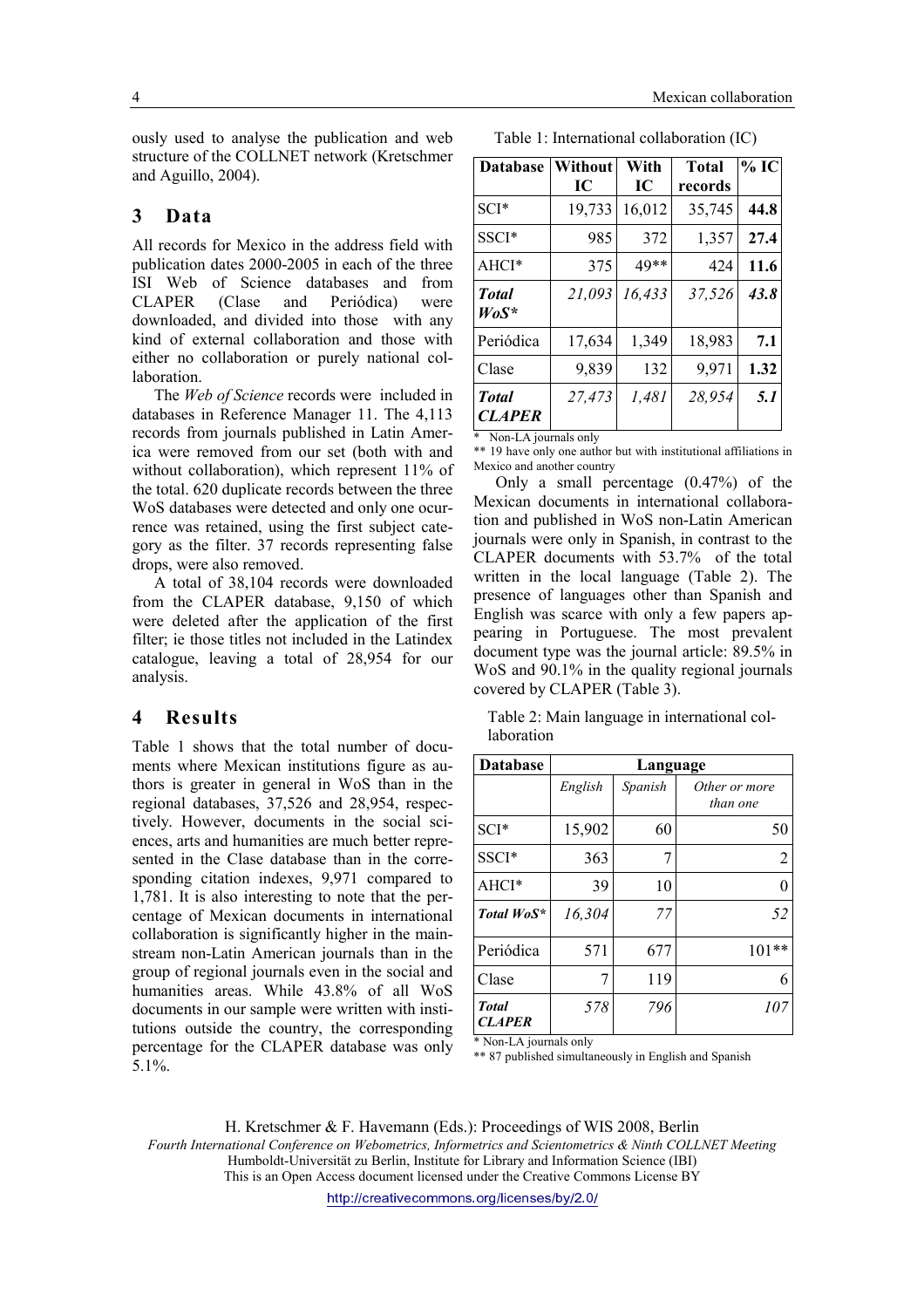| <b>Database</b>               | Document type  |             |              |  |
|-------------------------------|----------------|-------------|--------------|--|
|                               | <i>Article</i> | $Mtg$ Abst* | <i>Other</i> |  |
| <b>SCI</b>                    | 14,365         | 886         | 761          |  |
| <b>SSCI</b>                   | 313            | 26          | 33           |  |
| AHCI                          | 30             | 0           | $19**$       |  |
| <b>Total WoS</b>              | 14,708         | 912         | 813          |  |
| Periódica                     | 1,221          | $\ast$      | 128          |  |
| Clase                         | 114            | $\ast$      | 19           |  |
| <b>Total</b><br><b>CLAPER</b> | 1,335          | $\ast$      | 146          |  |

 Table 3: Document type in international collaboration

\* Periódica and Clase do not have this category

\*\* 6 reviews

The majority of documents in international collaboration corresponded to level 2 (with countries outside the region) both in general (84.6%) and with respect to WoS and CLAPER, 86.1% and 68.3% (Table 4). In the case of purely intra-regional collaboration (level 1), a higher percentage was found with respect to the regional journals than the international non-LA journals, 28.7% and 7.2%, respectively. The journal article was the most common document type, accounting for between 86% and 92% in all instances.

 Table 4: International collaboration by levels and percentage of articles

| <b>Database</b>               | <b>Level 1</b> |      | <b>Level 2</b>                      |      | Level 3 |               |
|-------------------------------|----------------|------|-------------------------------------|------|---------|---------------|
|                               | total          | $\%$ | total                               | $\%$ | total   | $\frac{0}{0}$ |
|                               |                | arts |                                     | arts |         | arts          |
| <b>WoS</b>                    | 1,191          | 92.5 | 14,146                              | 89.5 | 1,096   | 86.7          |
| <b>CLAPER</b>                 | 425            | 89.2 | 1,011                               | 90.5 | 45      | 911           |
| <b>Total</b><br><b>Mexico</b> |                |      | $1,616$ 91.6 15,157 89.5 1,141 86.9 |      |         |               |

Language differences are reflected in the distribution of documents written in English and Spanish in the three levels (Table 5). While 796 of the 1,481 total documents (53.7%) in international collaboration in CLAPER were published in Spanish, the corresponding percentage for WoS is 0.47% (77 out of 16,433). At level 1, the corresponding percentages for Spanish were 68.9% for CLAPER and 1.0% for WoS.

 Table 5: International collaboration by levels and language

| <b>Database</b>               | <b>Level 1</b> |     | <b>Level 2</b>               |     | <b>Level</b> 3 |     |
|-------------------------------|----------------|-----|------------------------------|-----|----------------|-----|
|                               | Eng            | Spa | Eng                          | Spa | Eng            | Spa |
| <b>WoS</b>                    | 1,177          | 13  | 14,044                       | 53  | 1,083          | 11  |
| <b>CLAPER</b>                 | 95             | 293 | 458                          | 483 | 25             | 20  |
| <b>Total</b><br><b>Mexico</b> |                |     | $1,272$ 306 14,502 536 1,108 |     |                | 31  |

Half the documents in intra-regional collaboration (level 1) in CLAPER were published in Mexican journals, rising to 95% in the case of purely extra-regional collaboration (level 2) and 69% for both intra y extra-regional collaboration (level 3).

Whilst in WoS subjects of the documents in IC are evenly distributed accounting for between 14% and 15% in all cases, with the notable exception of Engineering 9%, Mathematics 4% and Multidisciplinary Sciences 1%, CLAPER has a more uneven distribution. Applied Biology with 28%, Earth Sciences 19% and Multidisciplinary Sciences with 14% of documents, together account for more than half of the documents. The social sciences and humanities occupy 8% of publications in the regional database, as opposed to 2% in the mainstream journals.

At level 1 the dominant subject in CLAPER was Applied Biology (41.9%), at level 2 Earth Sciences (23.9%) closely followed by Applied Biology (22.8%), and at level 3 Earth Sciences represented 31.1% of documents. In the case of WoS Chemistry (24.3%) was the dominant subject at level 1, at level 3 Medical Research

H. Kretschmer & F. Havemann (Eds.): Proceedings of WIS 2008, Berlin Fourth International Conference on Webometrics, Informetrics and Scientometrics & Ninth COLLNET Meeting Humboldt-Universität zu Berlin, Institute for Library and Information Science (IBI)

This is an Open Access document licensed under the Creative Commons License BY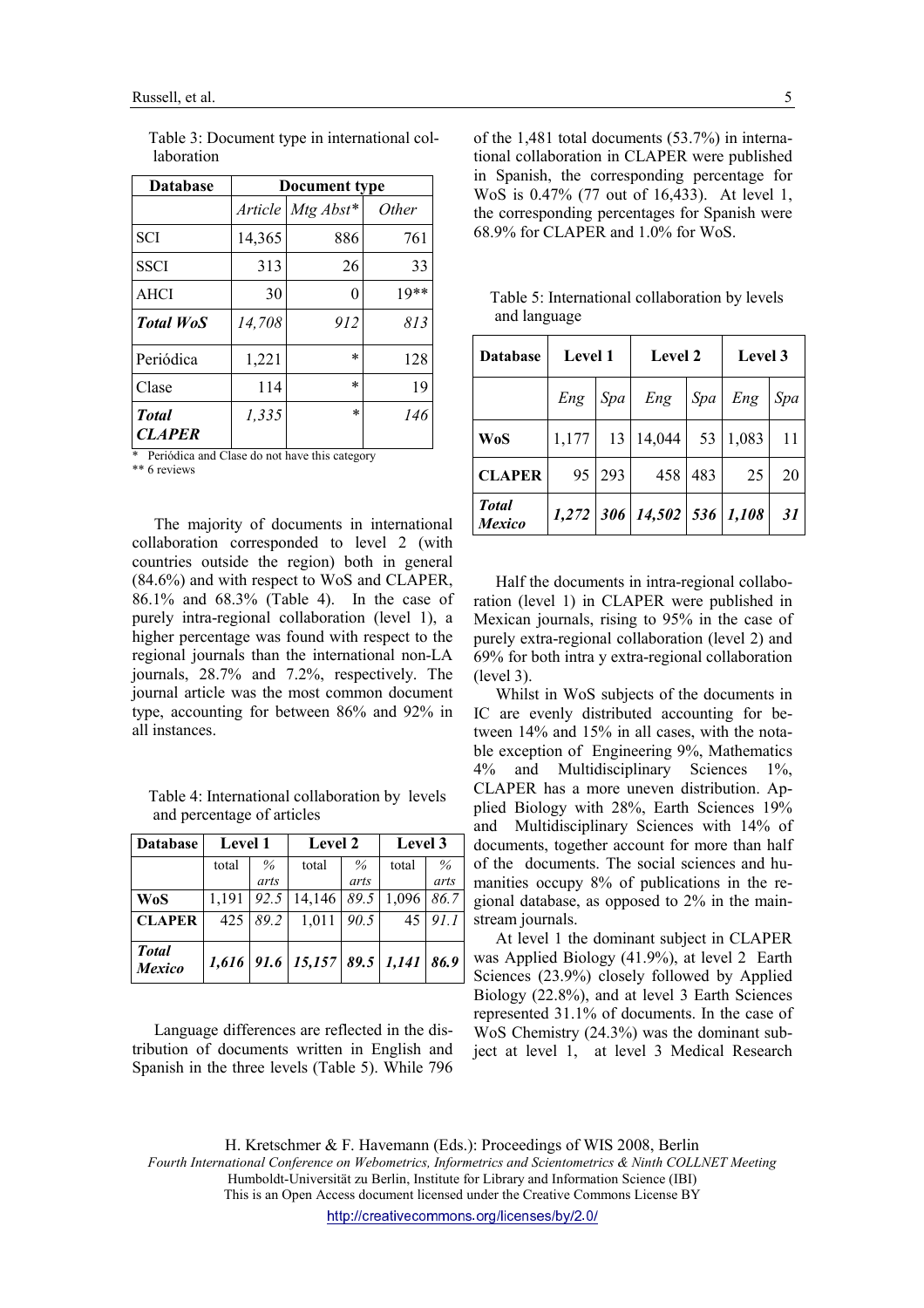(22.7%), while at level 2, the subjects were more evenly distributed within the sciences.

In all subject areas it is readily apparent that the majority of the documents correspond to purely extra-regional collaboration; in the case of WoS, ranging from 80.3% in Physics to 95.7% in the Social Sciences 2 (Figure 1). The areas of Chemistry and Physics, with 12.9% and 9.7% respectively are the most prolific at the intra-regional level, while in level 3 these correspond to Medical Research with 10.7% and Physics with 10%.



Figure 1: WoS IC in Mexican research at the three levels by subject area.

The picture is rather different in the case of CLAPER (Figure 2), with collaborations at the first level (regional) assuming a greater importance, as might be expected. All subjects, apart from Earth Sciences and Multidisciplinary subjects correspond to more than 10% of intraregional collaborations, which in Medical Research reaches 91%, although this figure corresponds to just 61 documents. Purely extraregional collaboration as represented in CLAPER demonstrates a broader range than WoS, from 4.5% of Medical Research in this category to 98.1% of Multidisciplinary subjects. In several areas CLAPER shows no level 3 collaboration whatsoever, although Mathematics appears to be the exception in that it represents 32.3% of intra and extra-regional collaboration, in marked contrast to 4% in WoS.



Figure 2: CLAPER IC in Mexican research at the three levels by subject area.

Figures 3-5 represent Mexican collaboration with other countries at the three levels in CLAPER, utilizing a method to model centrality within social network analysis. Countries with more collaboration are located nearer to the centre while those with less are on the periphery. Thicker connecting lines (or edges in Pajek parlance) indicate more collaboration.<sup>8</sup> Certain countries such as Bulgaria at level 2 do not have a high level of collaboration with Mexico (Figure 4). The fact that their production however small, is with high producing countries with many connections explains their central position. Figures 6-8 correspond to WoS. These graphs can be consulted on our server $9$  in both svg and jpg formats, as their visualization requires rather greater space than permitted here.

8 http://vlado.fmf.uni-lj.si/pub/networks/pajek/

9 http://biblioteca.ibt.unam.mx/CollnetBerlin

H. Kretschmer & F. Havemann (Eds.): Proceedings of WIS 2008, Berlin Fourth International Conference on Webometrics, Informetrics and Scientometrics & Ninth COLLNET Meeting Humboldt-Universität zu Berlin, Institute for Library and Information Science (IBI) This is an Open Access document licensed under the Creative Commons License BY

-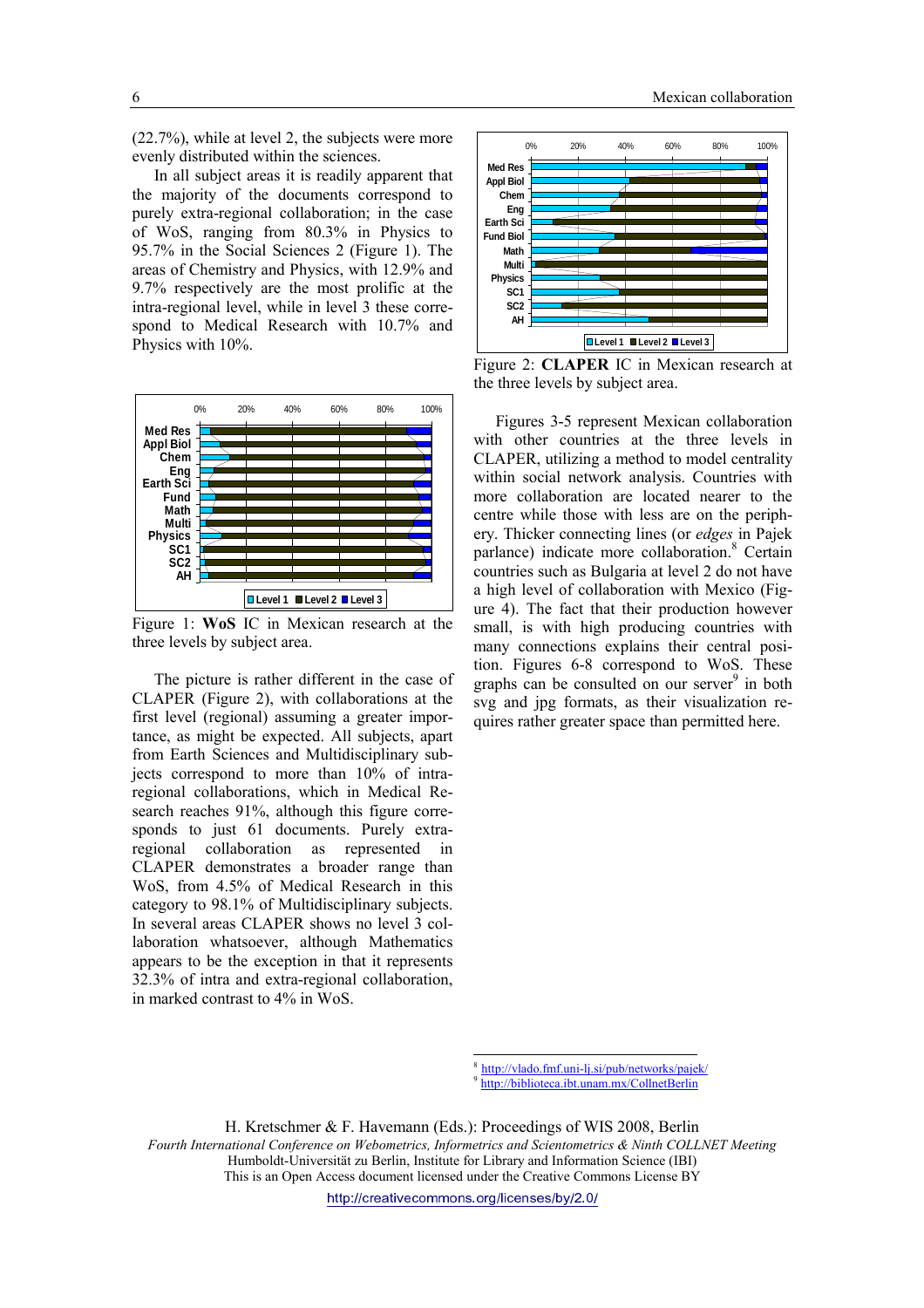





Figure 4: CLAPER Leve1 2 Extra-Regional



Figure 5: CLAPER Leve1 3 Intra-Extra Regional



● Mexico<br>● Latin America Figure 6: WoS Leve1 l Intra-Regional<sup>10</sup>



Mexico<br>• Rest of the World Figure 7: WoS Leve1 2 Extra-Regional<sup>10</sup>



<sup>10</sup> Numbers of collaborations were represented on a scale 1:10.

H. Kretschmer & F. Havemann (Eds.): Proceedings of WIS 2008, Berlin Fourth International Conference on Webometrics, Informetrics and Scientometrics & Ninth COLLNET Meeting Humboldt-Universität zu Berlin, Institute for Library and Information Science (IBI) This is an Open Access document licensed under the Creative Commons License BY http://creativecommons.org/licenses/by/2.0/

j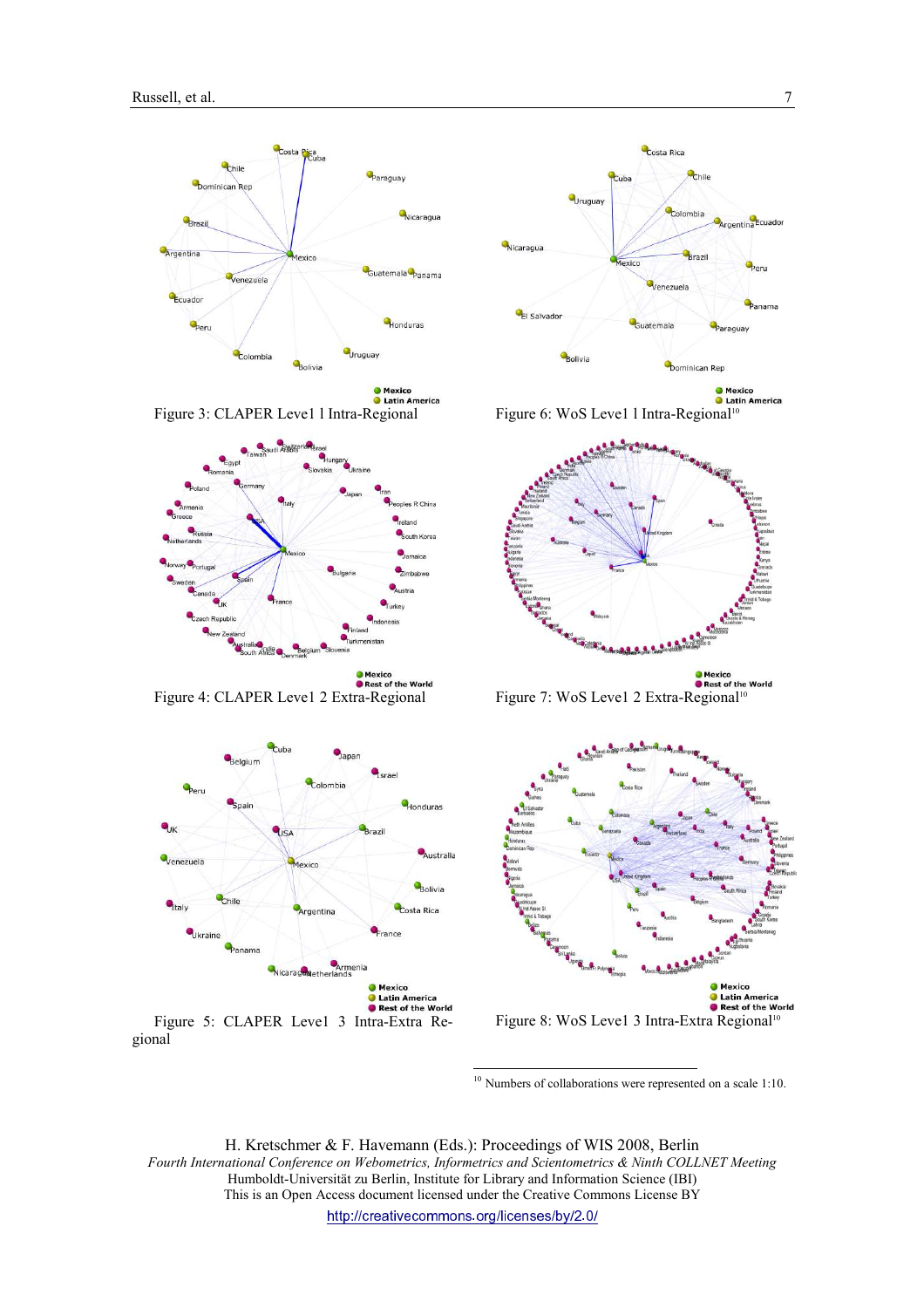The number of countries participating in a document as well as the number of collaborations can be observed at the three levels, which increase considerably in mainstream journals. Tables 6-8, apart from indicating the countries with most collaboration with Mexican institutions, show the total countries involved in each level as well as the number with only one collaboration and those with more than one collaboration in this period.

It is apparent that documents at all levels included in the international journals represent a richer and more consistent collaboration between countries, 1% overall showing a single collaboration as opposed to 57% in the regional journals.

| Country              | <b>CLAPER</b> | WoS |
|----------------------|---------------|-----|
| Cuba                 | 163           | 331 |
| <b>Brazil</b>        | 54            | 244 |
| Venezuela            | 51            | 129 |
| Argentina            | 41            | 222 |
| Chile                | 38            | 140 |
| Colombia             | 28            | 94  |
| Total countries      | 18            | 18  |
| Number of lines with |               |     |
| $value = 1$          | 13            |     |
| Number of lines with |               |     |
| value $\neq$ 1       | 21            | 71  |
| Edges                | 34            | 72  |

Table 6: International collaboration level 1

| Country              | <b>CLAPER</b> | WoS   |
|----------------------|---------------|-------|
| <b>USA</b>           | 482           | 6,728 |
| Spain                | 187           | 1,879 |
| France               | 83            | 1,497 |
| UK                   | 64            | 1,350 |
| Canada               | 51            | 945   |
| Germany              | 45            | 1,062 |
| Total countries      | 46            | 108   |
| Number of lines with |               |       |
| $value = 1$          | 64            | 16    |
| Number of lines with |               |       |
| value $\neq$ 1       | 45            | 1,104 |
| Edges                | 109           | 1,12  |

Table 8: International collaboration level 3

| Country              | <b>CLAPER</b> | WoS   |
|----------------------|---------------|-------|
| <b>USA</b>           | 20            | 659   |
| <b>Brazil</b>        | 12            | 416   |
| Spain                | 11            | 197   |
| Chile/UK             | 9             | 250   |
| Argentina            | 9             | 287   |
| Cuba/France          |               | 204   |
| Total countries      | 25            | 108   |
| Number of lines with |               |       |
| value $= 1$          | 40            | 31    |
| Number of lines with |               |       |
| value $\neq$ 1       | 23            | 2,302 |
| Edges                | 63            | 2,333 |

Given the special status that Cuba occupies within Latin American socio-politics, it is interesting to note that at level 1 in both regional and international journals Cuba is the most frequent partner, followed by Brazil. Cuba also has the greatest relative participation in CLAPER while Brazil and Argentina have the least. The US is the dominant international partner both without or with the presence of other LA countries (levels 2 and 3), with Spain showing the greatest presence of the European countries at both levels. We should bear in mind that collaborations at the third level are also LA collaborations, but only those including at least one other country from outside the region. Brazil leads the LA countries in level 3 collaborations, while the Cuban position is almost reversed in the case of WoS, occupying eleventh out of the top twelve positions, almost on a par with Canada.

The majority of Mexican collaborations in mainstream journals involve just one other country, 92% and 78% within the first two levels, and those with two or more countries, 8% and 22% respectively. For the third level 50% of the documents represent two countries, 31% between 3 and 5, while the remaining 19% include more than 5 countries, the maximum being 50 different countries involved in one article. The regional journals show a similar pattern, 96% and 91% with just one other country in the first two levels, but 80% with 2 others in level 3 and 20% with 3-4 countries.

H. Kretschmer & F. Havemann (Eds.): Proceedings of WIS 2008, Berlin Fourth International Conference on Webometrics, Informetrics and Scientometrics & Ninth COLLNET Meeting Humboldt-Universität zu Berlin, Institute for Library and Information Science (IBI) This is an Open Access document licensed under the Creative Commons License BY http://creativecommons.org/licenses/by/2.0/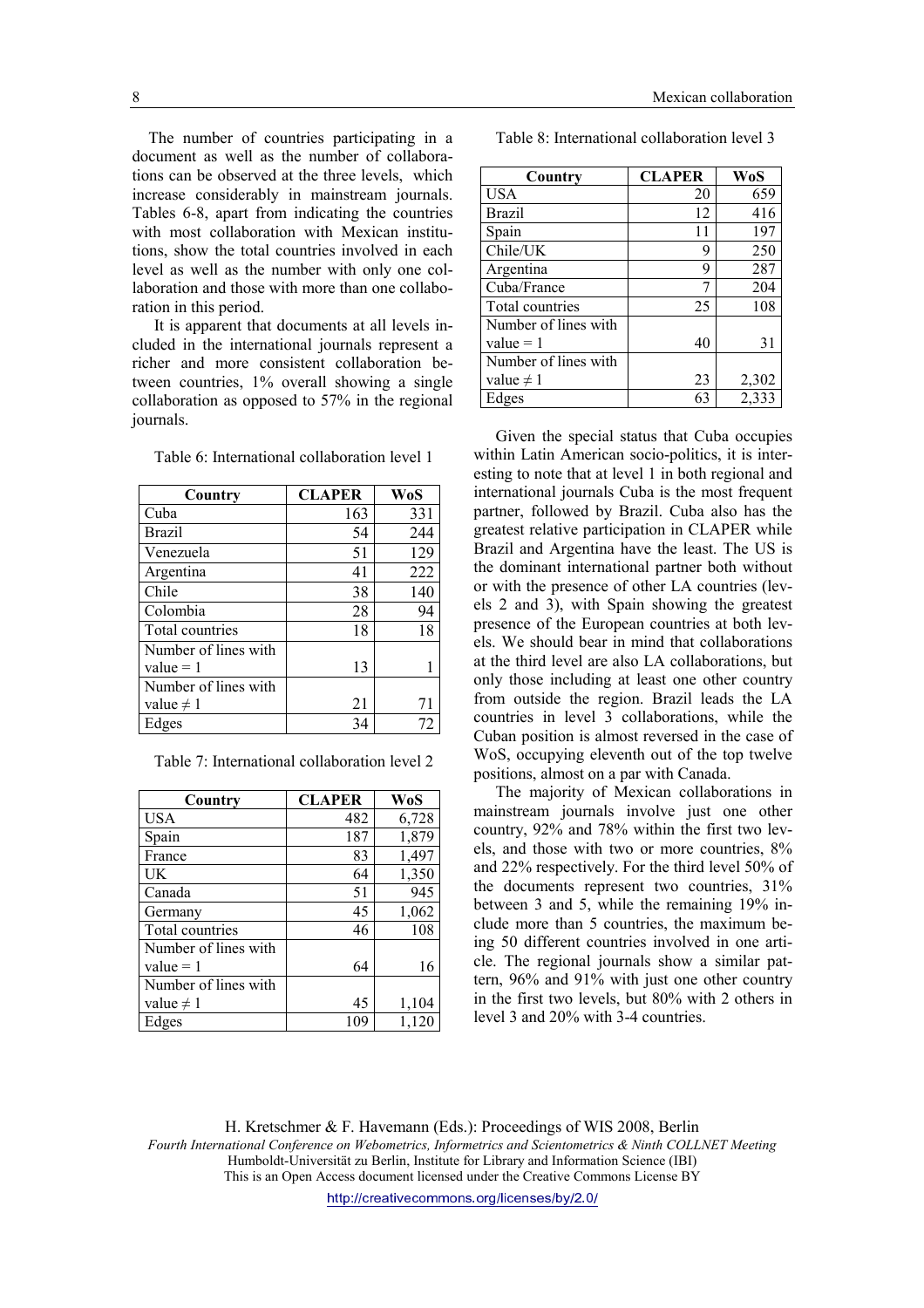## 5 Discussion

Our novel bibliometric work with CLAPER has enabled us to contrast and compare Mexican international collaboration patterns in regional and international journals, complementing what has been observed in previous studies on mainstream publication. The possibility of using the Clase and Periódica databases for bibliometric analysis of regional production has been previously suggested (Alonso Gamboa and Reyna Espinosa, 2005) nonetheless, technical difficulties in the main, have delayed this application. Also in our study, by excluding Latin American journals from the WoS data, we get a clearer picture of Mexican collaboration present in mainstream international journals. Of particular note in our results is the low percentage of documents with international collaboration represented in CLAPER, the dominance of Spanish and the fact that most of these documents in collaboration with foreign partners, were published in Mexican journals. Mexican journals represent 10% of the titles within the catalogue section of Latindex, while Brazil is present with 17%. Although Clase includes many more documents in the social sciences and humanities than the citation indexes, the percentage involving some kind of international collaboration was lower than that in WoS.

The dominant mode of international collaboration in both databases was found to be exclusively extra-regional collaboration. CLAPER showed a higher percentage of purely intraregional collaboration, though less in terms of the numbers of documents, and confirmed the regional character of many of the documents with Mexican authorship published in LA journals.

The dominant subjects of IC in CLAPER were Applied Biology, Earth Sciences and Multidisciplinary Sciences. Intra-regional collaboration in Applied Biology was the most important, though nearly all Medical Research was at this level. In extra-regional collaboration Earth Sciences closely followed by Applied Biology were the most important subjects, with 98% of the Multidisciplinary Sciences documents situated at this level. At level 3 Earth Sciences was the most important subject but Mathematics intraand extra-regional collaborations represented the most collaboration at this level.

In WoS the subject distribution within the sciences was more even overall, with no notable differences between subject distribution and its importance within the levels of collaboration, suggesting an established Mexican international research profile independent of what countries are the international research partners. The dominant presence of Cuban collaboration in both regional and international journals at level 1 confirms the tendency noted in Russell et al., (2007) of Cuba-Mexico bilateral collaboration being the second most prolific at regional level during the period 1995-2004, after Brazil-Argentina, as well as the changing pattern at level 3 when countries outside the region are involved.

In a previous study on the international collaboration of Mexico from 1980 to 1990 in the mainstream literature, Clinical Medicine, Physics and Biology were all represented with between 15-20% of the total, with other major areas such as Chemistry, Biomedical Research, and Earth and Space Sciences not far behind (Russell, 1995). The major partner was the US but with a rising European presence and little coauthorship with other LA countries.

We intend to continue analyzing the data, in the hope of answering questions such as the role of a scientifically advanced countries in cementing collaboration between LA countries. Of particular interest is to test what specialists have previously stated, that articles published in international collaboration tend to attract more citations than those published by a single country. The internal geographical distribution of Mexican collaboration is another aspect we intend to explore.

#### Acknowledgement

We are grateful to the Programa Transdisciplinario en Investigación y Desarrollo para Facultades y Escuelas, Unidad de Apoyo a la Investigación en Facultades y Escuelas, UNAM: Macroproyecto de las Tecnologías para la Universidad de la Información y la Computación for financing and Marcial Contreras Barrera, Mauricio Sánchez Reséndiz and especially to Isela García Bravo for technical assistance in the

H. Kretschmer & F. Havemann (Eds.): Proceedings of WIS 2008, Berlin Fourth International Conference on Webometrics, Informetrics and Scientometrics & Ninth COLLNET Meeting Humboldt-Universität zu Berlin, Institute for Library and Information Science (IBI) This is an Open Access document licensed under the Creative Commons License BY